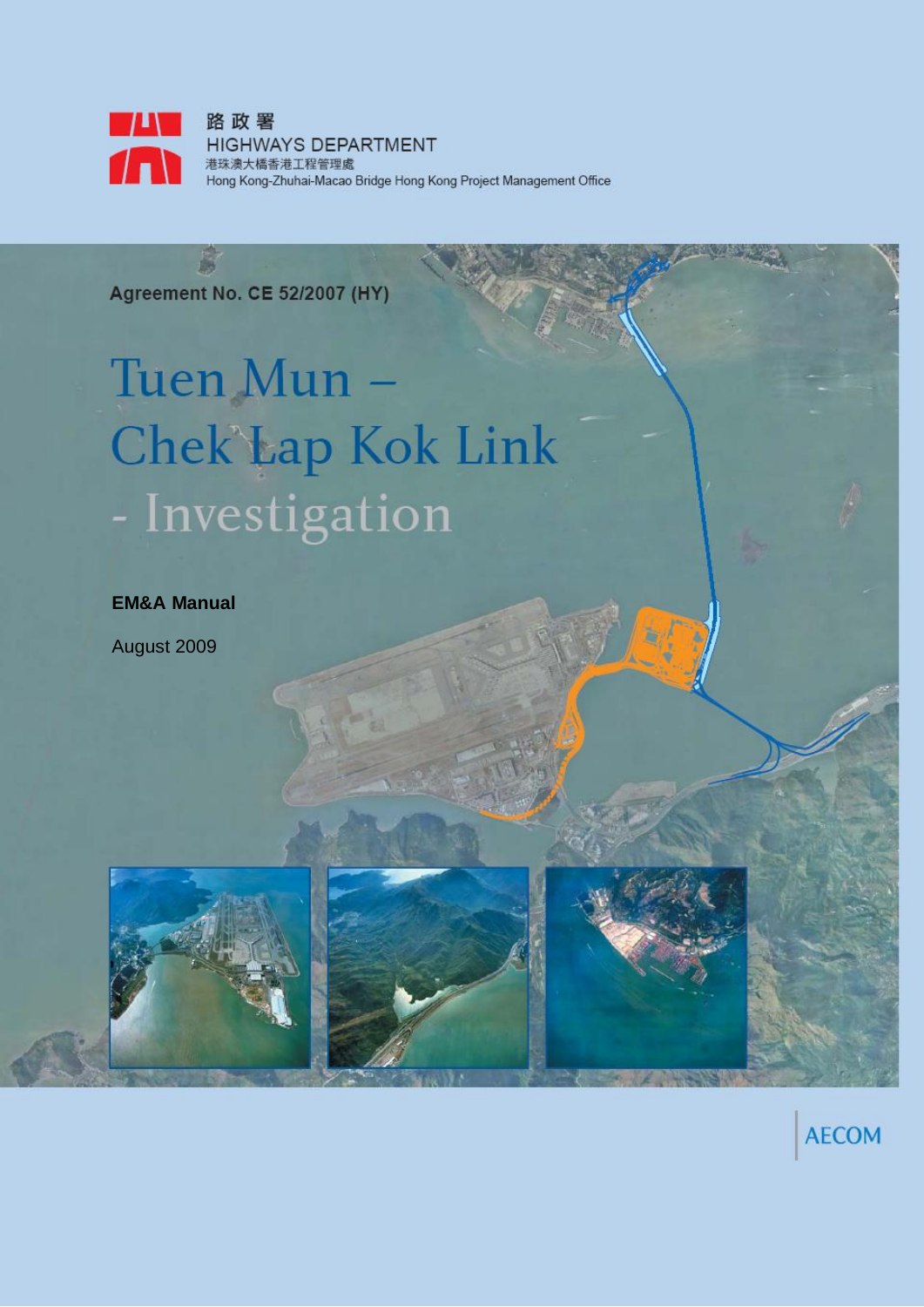#### Agreement No. CE 52/2007 (HY) Tuen Mun - Chek Lap Kok Link - Investigation

#### **Environmental Monitoring and Audit Manual**

### **Table of Contents**

#### Page

| 1. |            |  |  |
|----|------------|--|--|
|    | 1.1        |  |  |
|    | 1.2        |  |  |
|    | 1.3        |  |  |
|    | 1.4        |  |  |
|    | 1.5        |  |  |
|    | 1.6        |  |  |
| 2. |            |  |  |
|    | 2.1        |  |  |
|    | 2.2        |  |  |
|    | 2.3        |  |  |
|    | 2.4        |  |  |
|    | 2.5        |  |  |
|    | 2.6        |  |  |
|    | 2.7        |  |  |
|    | 2.8        |  |  |
|    | 2.9        |  |  |
| 3. |            |  |  |
|    | 3.1        |  |  |
|    | 3.2        |  |  |
|    | 3.3        |  |  |
|    |            |  |  |
|    | 3.4        |  |  |
|    | 3.5        |  |  |
|    |            |  |  |
|    | 3.6<br>3.7 |  |  |
|    | 3.8        |  |  |
|    |            |  |  |
| 4. |            |  |  |
|    | 4.1        |  |  |
|    | 4.2        |  |  |
|    | 4.3        |  |  |
|    | 4.4        |  |  |
|    | 4.5        |  |  |
|    | 4.6<br>4.7 |  |  |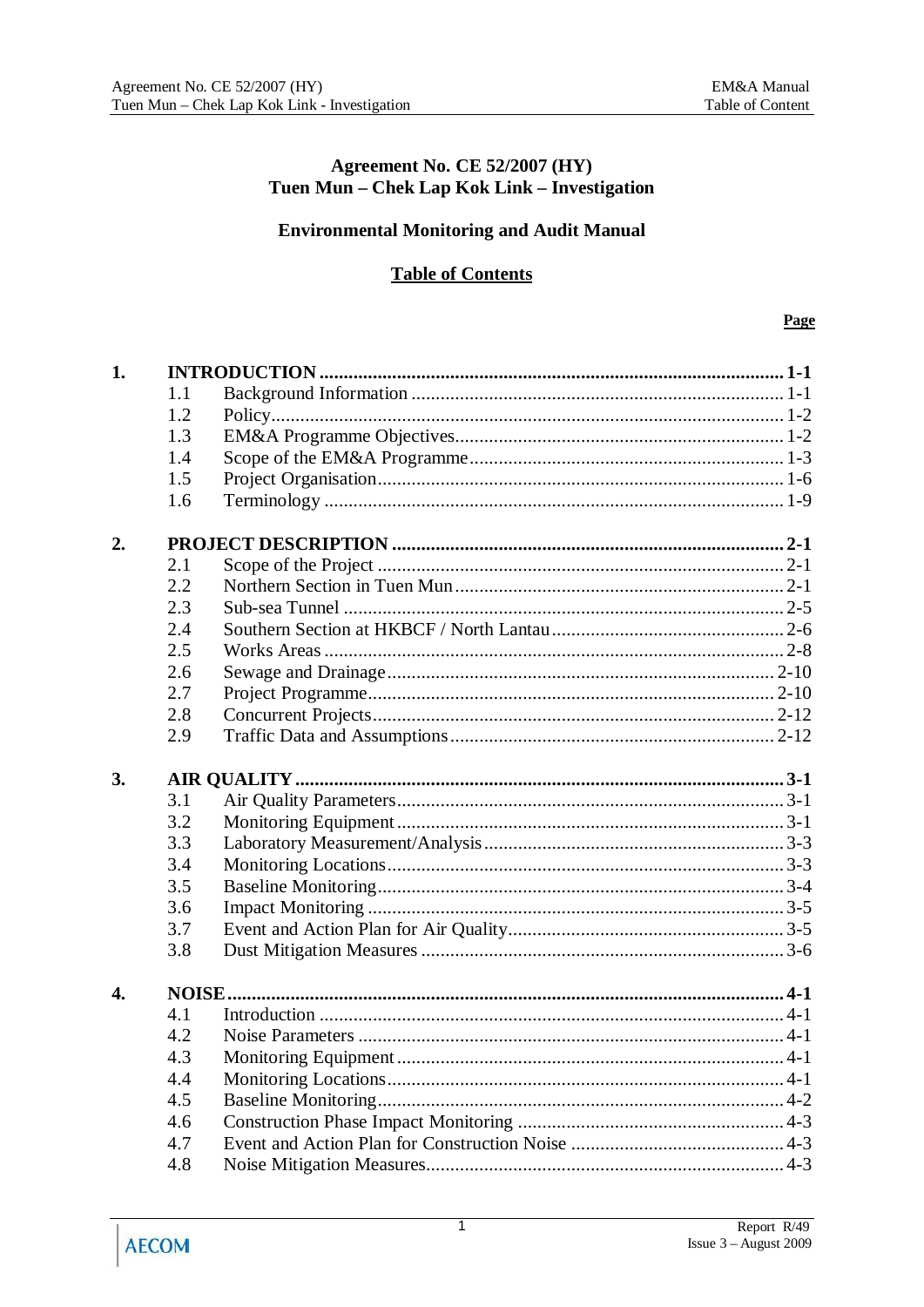| 5.  |      |                                                    |  |  |
|-----|------|----------------------------------------------------|--|--|
|     | 5.1  |                                                    |  |  |
|     | 5.2  |                                                    |  |  |
|     | 5.3  |                                                    |  |  |
|     | 5.4  |                                                    |  |  |
|     | 5.5  |                                                    |  |  |
|     | 5.6  |                                                    |  |  |
|     | 5.7  |                                                    |  |  |
|     | 5.8  |                                                    |  |  |
|     | 5.9  |                                                    |  |  |
|     | 5.10 |                                                    |  |  |
|     | 5.11 |                                                    |  |  |
|     | 5.12 |                                                    |  |  |
| 6.  |      |                                                    |  |  |
|     | 6.1  |                                                    |  |  |
|     | 6.2  |                                                    |  |  |
|     | 6.3  |                                                    |  |  |
|     | 6.4  |                                                    |  |  |
|     | 6.5  |                                                    |  |  |
|     | 6.6  |                                                    |  |  |
| 7.  |      |                                                    |  |  |
|     | 7.1  |                                                    |  |  |
|     | 7.2  |                                                    |  |  |
|     | 7.3  |                                                    |  |  |
|     | 7.4  |                                                    |  |  |
|     | 7.5  |                                                    |  |  |
|     | 7.6  |                                                    |  |  |
| 8.  |      | <b>WASTE MANAGEMENT AND CONTAMINATED LAND  8-1</b> |  |  |
|     | 8.1  |                                                    |  |  |
|     | 8.2  |                                                    |  |  |
|     | 8.3  |                                                    |  |  |
| 9.  |      |                                                    |  |  |
|     | 9.1  |                                                    |  |  |
|     | 9.2  |                                                    |  |  |
|     | 9.3  |                                                    |  |  |
|     | 9.4  |                                                    |  |  |
|     | 9.5  |                                                    |  |  |
| 10. |      |                                                    |  |  |
|     | 10.1 |                                                    |  |  |
|     | 10.2 |                                                    |  |  |
| 11. |      |                                                    |  |  |
|     | 11.1 |                                                    |  |  |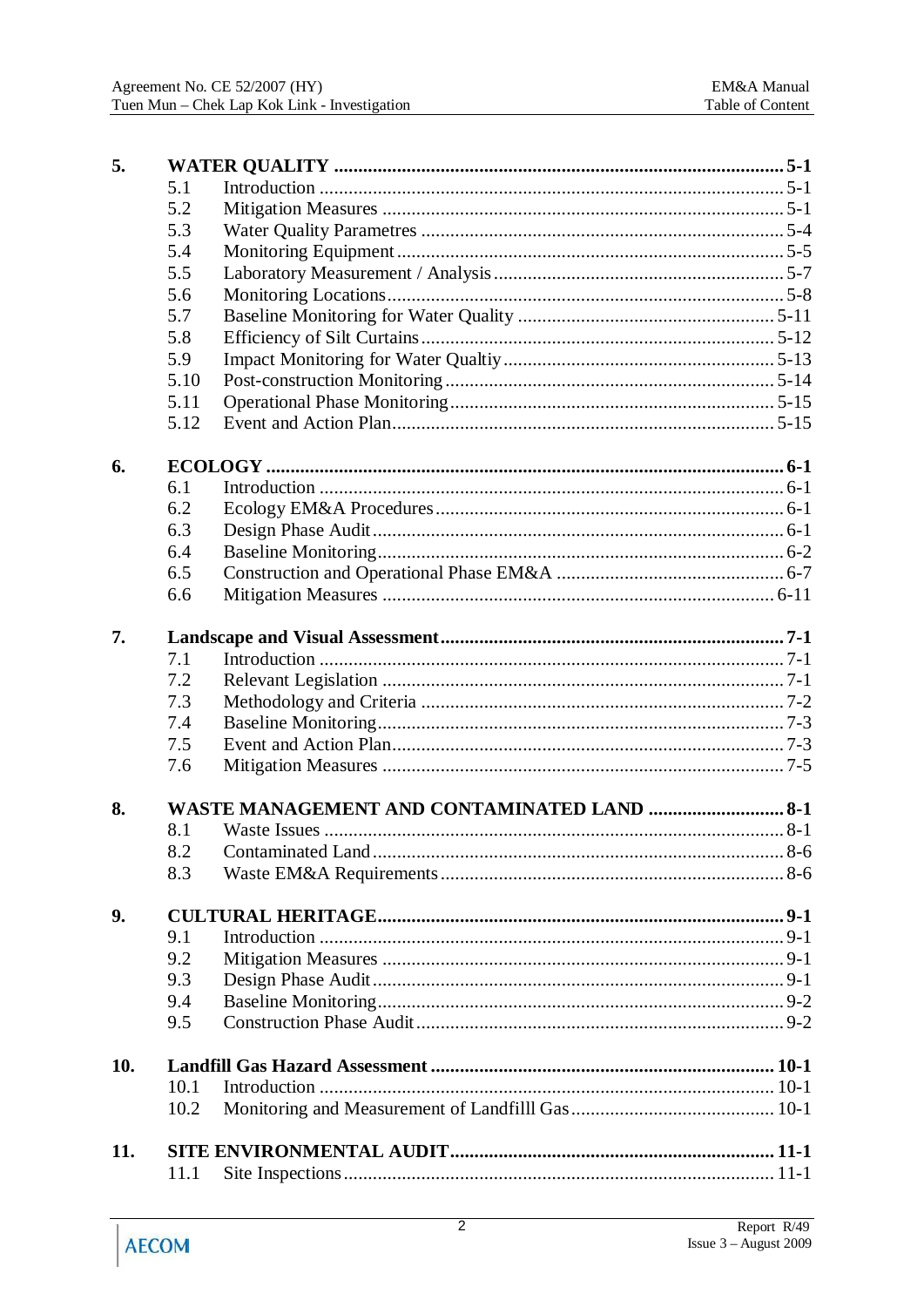|     | 11.2  |                                                                        |  |
|-----|-------|------------------------------------------------------------------------|--|
|     | 11.3  |                                                                        |  |
|     | 11.4  |                                                                        |  |
| 12. |       |                                                                        |  |
|     | 12.1  |                                                                        |  |
|     | 12.2. |                                                                        |  |
|     | 12.3  |                                                                        |  |
|     | 12.4  |                                                                        |  |
|     | 12.5  |                                                                        |  |
|     | 12.6  |                                                                        |  |
|     | 12.7  |                                                                        |  |
|     | 12.8  |                                                                        |  |
|     | 12.9  |                                                                        |  |
|     | 12.10 |                                                                        |  |
|     |       | Interim Notifications of Environmental Quality Limit Exceedances  12-9 |  |
|     |       |                                                                        |  |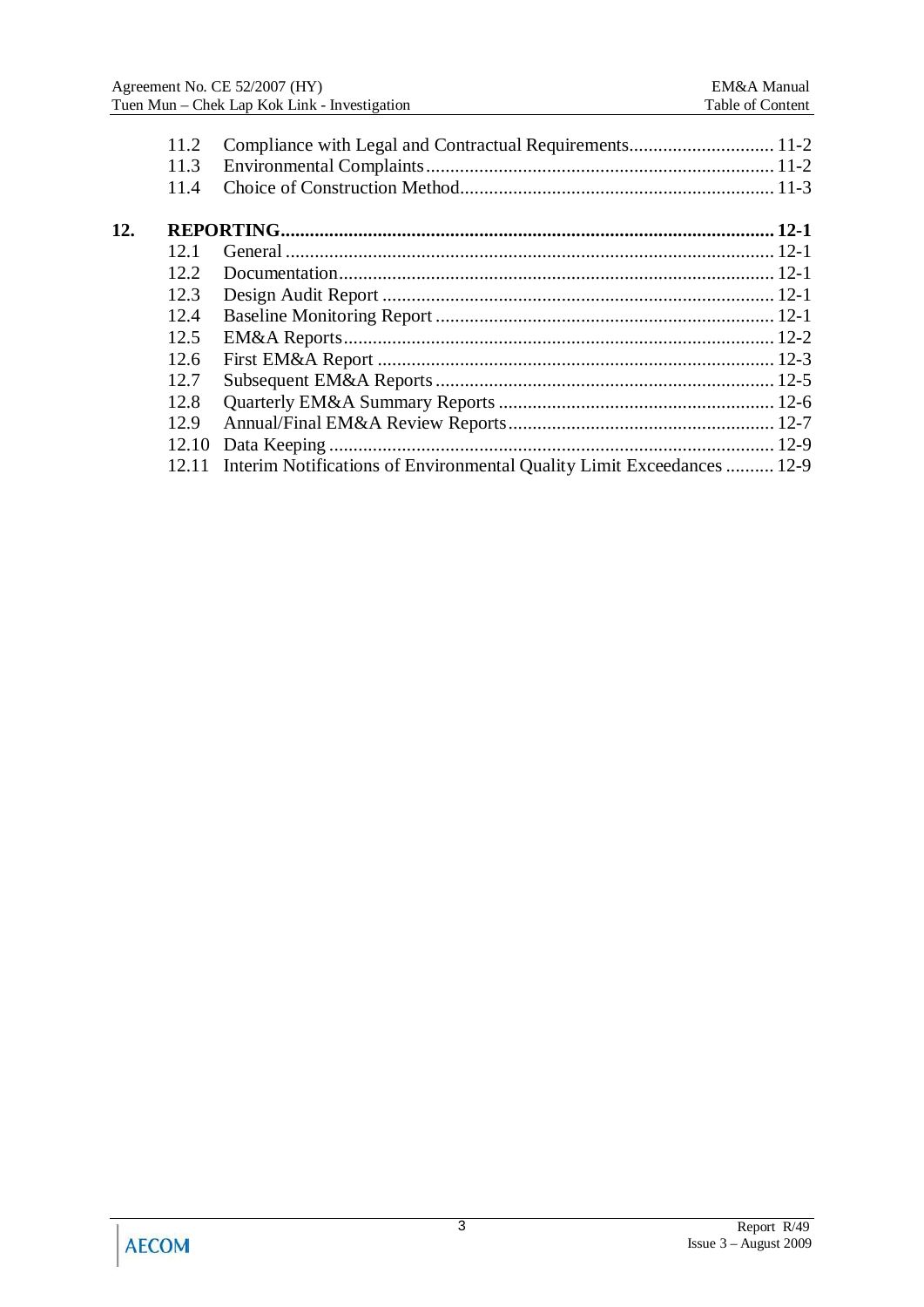#### **Figures**

- Figure 1.1 Design Phase EM&A Procedure and Organisation
- Figure 1.2 Construction and Operational Phase Procedure and Organisation
- Figure 2.1 General Layout of TM-CLKL
- Figure 2.2a Layout Plan of Northern Landfall
- Figure 2.2b Layout Plan of Southern Landfall
- Figure 2.3a Northern Landfall General Layout
- Figure 2.3b Northern Landfall Section B-B
- Figure 2.3c Northern Landfall Section D-D
- Figure 2.4a Northern Viaduct Connection, Slip Roads and Toll Plaza
- Figure 2.4b Traffic Flows at Toll Plaza
- Figure 2.5a Geological Section (Sheet 1 of 3)
- Figure 2.5b Geological Section (Sheet 2 of 3)
- Figure 2.5c Geological Section (Sheet 3 of 3)
- Figure 2.6a Southern Landfall General Layout
- Figure 2.6b Southern Landfall Section A-A
- Figure 2.6c Southern Landfall Section C-C
- Figure 2.7 Southern Viaduct Connection and Slip Roads
- Figure 2.8a Proposed Works Areas for TM-CLKL (Tuen Mun Side)
- Figure 2.8b Proposed Works Areas for TM-CLKL (Lantau Side)
- Figure 2.9a Indicative Construction Programme in Tuen Mun
- Figure 2.9b Indicative Construction Programme in North Lantau
- Figure 2.9c Portions of Works in Tuen Mun
- Figure 2.9d Portions of Works in North Lantau
- Figure 3.1 Data Sheet for TSP Monitoring
- Figure 3.2 Construction Air Quality Monitoring Stations
- Figure 4.1 Noise Monitoring Field Record Sheet
- Figure 4.2 Construction Noise Monitoring
- Figure 5.1 Extent of Dredged and Typical Seawall Sections in Northern Landfall of TM-CLKL (Sheet 1 of 3)
- Figure 5.2 Extent of Dredged and Non-dredged Areas in HKBCF and Southern Landfall of TM-CLKL (Sequence A)
- Figure 5.3 Extent of Dredged and Non-dredged Areas in HKBCF and Southern Landfall of TM-CLKL (Sequence B)
- Figure 5.4 Reclamation Layout of HKLR
- Figure 5.5a Overall Programme for TM-CLKL + HKBCF + HKLR Maximum Daily Production Rate (bulked volume, m3/day)(Sequence A)
- Figure 5.5b Overall Programme for TM-CLKL + HKBCF + HKLR Daily No. of Plant Trips (Sequence A)
- Figure 5.5c Overall Programme for TM-CLKL + HKBCF + HKLR No. of Active Dredging/Filling Plants on Site (Sequence A)
- Figure 5.6a Overall Programme for TM-CLKL + HKBCF + HKLR Maximum Daily Production Rate (bulked volume, m3/day)(Sequence B)
- Figure 5.6b Overall Programme for TM-CLKL + HKBCF + HKLR Maximum Daily No. of Plant Trips (Sequence B)
- Figure 5.6c Overall Programme for TM-CLKL + HKBCF + HKLR No. of Active Dredging/Filing Plants on Site (Sequence B)
- Figure 5.7 Water Quality Monitoring Data Record Sheet
- Figure 5.8 Water Quality Monitoring Stations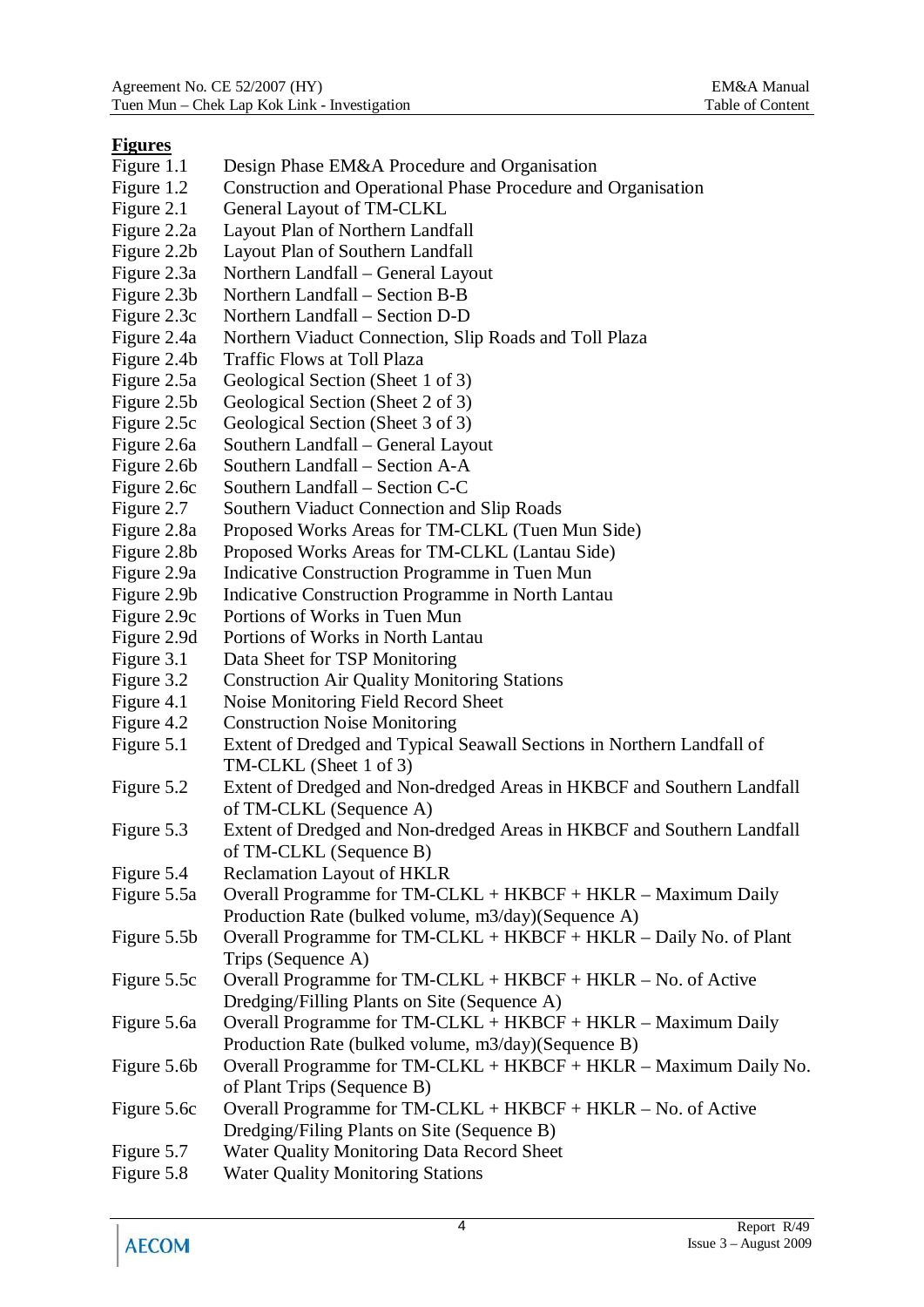| Figure 5.9    | Location Plan for the Proposed Pits to Receive $M_f$ Sediment in HKBCF                                                                 |
|---------------|----------------------------------------------------------------------------------------------------------------------------------------|
| Figure 5.10   | Location Plan for the Proposed Pits to Receive $M_f$ Sediment in HKLR                                                                  |
| Figure 6.1    | Construction Phase Ecological EM&A Procedure                                                                                           |
| Figure 6.2    | Locations of Hard and Soft Coral Surveyed Under TM-CLKL Coral Study                                                                    |
|               | (2008-2009) and Relocation Sites                                                                                                       |
| Figure 6.3    | Layout of transect lines of Chinese White Dolphin survey in Northeast and                                                              |
|               | Northwest Lantau survey area                                                                                                           |
| Figure 6.4    | Location of Stream NL1                                                                                                                 |
|               | Figure 7.1.1.1 Baseline Landscape Resources with Development Proposal Overlaid (Sheet 1<br>of $5)$                                     |
|               | Figure 7.1.1.2 Baseline Landscape Resources with Development Proposal Overlaid (Sheet 2)<br>of $5)$                                    |
|               | Figure 7.1.1.3 Baseline Landscape Resources with Development Proposal Overlaid (Sheet 3<br>of $5)$                                     |
|               | Figure 7.1.1.4 Baseline Landscape Resources with Development Proposal Overlaid (Sheet 4<br>of $5)$                                     |
|               | Figure 7.1.1.5 Baseline Landscape Resources with Development Proposal Overlaid (Sheet 5<br>of $5)$                                     |
|               | Figure 7.2.1.1 Baseline Landscape Character Areas with Development Proposal Overlaid<br>(Sheet 1 of 5)                                 |
|               | Figure 7.2.1.2 Baseline Landscape Character Areas with Development Proposal Overlaid<br>(Sheet 2 of 5)                                 |
|               | Figure 7.2.1.3 Baseline Landscape Character Areas with Development Proposal Overlaid<br>(Sheet $3$ of $5$ )                            |
|               | Figure 7.2.1.4 Baseline Landscape Character Areas with Development Proposal Overlaid<br>(Sheet 4 of 5)                                 |
|               | Figure 7.2.1.5 Baseline Landscape Character Areas with Development Proposal Overlaid<br>(Sheet $5$ of $5$ )                            |
|               | Figure 7.3.1.1 Baseline Key VSRs and Viewpoint at Local Level with Development Proposal                                                |
|               | Overlaid During Construction (Sheet 1 of 2)                                                                                            |
|               | Figure 7.3.1.2 Baseline Key VSRs and Viewpoint at Local Level with Development Proposal<br>Overlaid During Construction (Sheet 2 of 2) |
|               | Figure 7.3.1.3 Baseline Key VSRs and Viewpoint at Local Level with Development Proposal<br>Overlaid During Operation (Sheet 1 of 2)    |
|               | Figure 7.3.1.4 Baseline Key VSRs and Viewpoint at Local Level with Development Proposal<br>Overlaid During Operation (Sheet 2 of 2)    |
|               | Figure 7.3.2.1 Baseline Key VSRs Viewpoints at Strategic and District Level with                                                       |
|               | Development Proposal Overlaid                                                                                                          |
| Figure 9.1    | Retaining Walls Arrangement at Existing Grave                                                                                          |
| <b>Tables</b> |                                                                                                                                        |
| Table 1.1     |                                                                                                                                        |
| Table 2.1     |                                                                                                                                        |
| Table 2.2     |                                                                                                                                        |
| Table 2.3     |                                                                                                                                        |
| Table 3.1     |                                                                                                                                        |
| Table 3.2     |                                                                                                                                        |
| Table 4.1     |                                                                                                                                        |

Table 4.2 Event / Action Plan for Construction Noise .................................................... 4-4